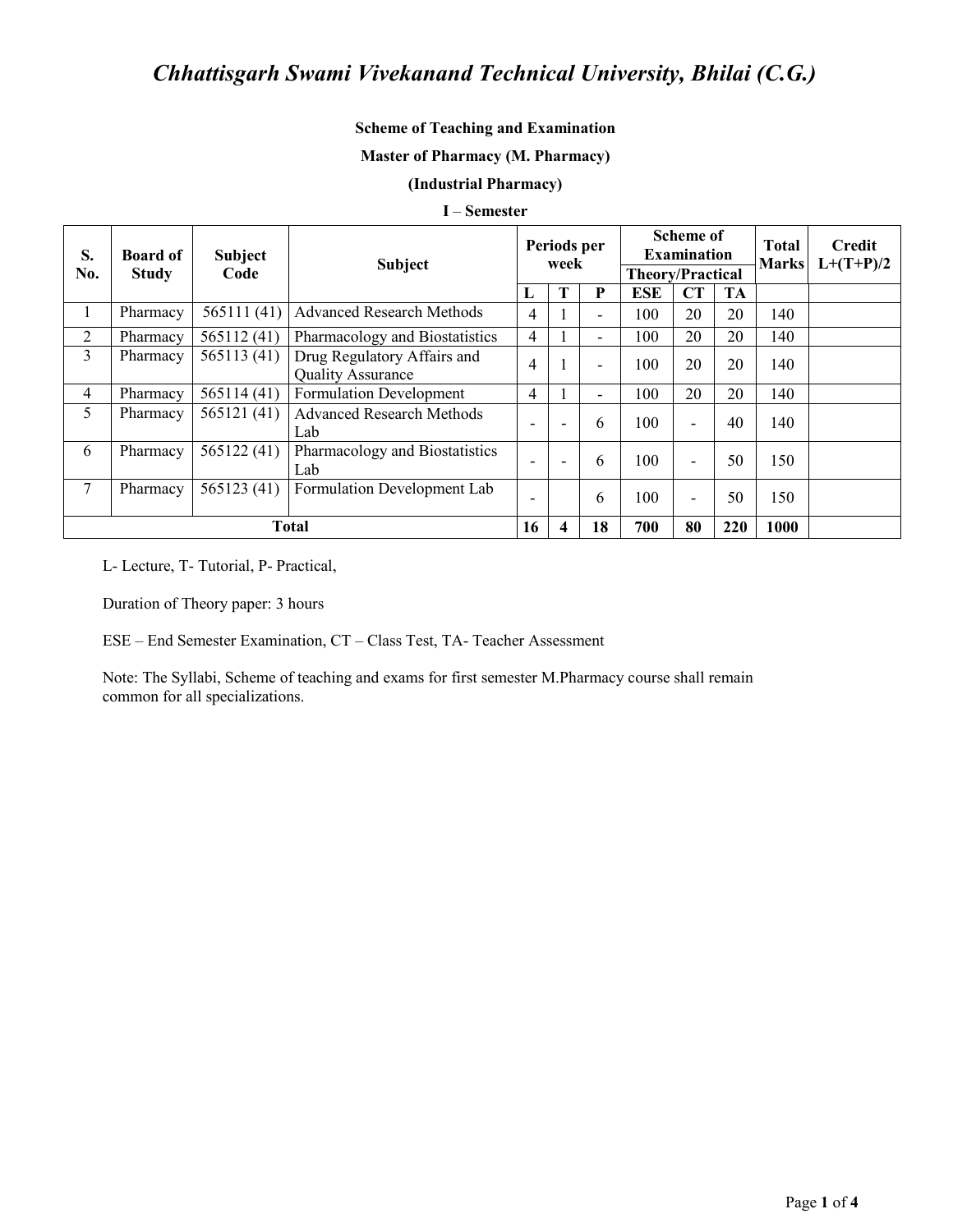# Chhattisgarh Swami Vivekanand Technical University, Bhilai (C.G.)

# **Scheme of Teaching and Examination**

### **Master of Pharmacy (M. Pharmacy)**

## (Industrial Pharmacy)

## $II$  – Semester

| S.             | <b>Board of</b><br><b>Study</b> | <b>Subject</b><br>Code | <b>Subject Name</b>                                                              | Periods per<br>week      |   |                          | <b>Scheme of</b><br><b>Examination</b> |                          |           | <b>Total</b>      | <b>Credit</b> |
|----------------|---------------------------------|------------------------|----------------------------------------------------------------------------------|--------------------------|---|--------------------------|----------------------------------------|--------------------------|-----------|-------------------|---------------|
| No.            |                                 |                        | T<br>L                                                                           |                          |   | <b>Theory/Practical</b>  |                                        |                          |           | Marks $L+(T+P)/2$ |               |
|                |                                 |                        |                                                                                  |                          |   | $\mathbf{P}$             | <b>ESE</b>                             | <b>CT</b>                | <b>TA</b> |                   |               |
| $\mathbf{1}$   | Pharmacy                        | 501211 (41)            | <b>Industrial Pharmacy</b> $-1$<br>(Pharmaceutical Production<br>& Management)   | $\overline{4}$           | 1 |                          | 100                                    | 20                       | 20        | 140               |               |
| $\overline{2}$ | Pharmacy                        | 501212 (41)            | <b>Industrial Pharmacy-II</b><br>(Pharmaceuticals<br><b>Regulatory Affairs)</b>  | 4                        | 1 | $\overline{a}$           | 100                                    | 20                       | 20        | 140               |               |
| 3              | Pharmacy                        | 501213(41)             | <b>Industrial Pharmacy-III</b><br>(Biopharmaceutics and<br>Clinical Research)    | 4                        | 1 |                          | 100                                    | 20                       | 20        | 140               |               |
| $\overline{4}$ | Pharmacy                        | 501214 (41)            | <b>Industrial Pharmacy-IV</b><br>(Controlled and Novel<br>Drug Delivery)         | 4                        | 1 | $\overline{\phantom{0}}$ | 100                                    | 20                       | 20        | 140               |               |
| 5              | Pharmacy                        | 501221(41)             | <b>Industrial Pharmacy-I</b><br>(Pharmaceutical Production<br>& Management) Lab  |                          |   | 6                        | 100                                    | $\overline{\phantom{a}}$ | 40        | 140               |               |
| 6              | Pharmacy                        | 501222 (41)            | <b>Industrial Pharmacy-II</b><br>(Biopharmaceutics and<br>Clinical Research) Lab | $\overline{\phantom{0}}$ |   | 6                        | 100                                    | $\overline{\phantom{a}}$ | 50        | 150               |               |
| 7              | Pharmacy                        | 501223 (41)            | <b>Industrial Pharmacy-III</b><br>(Controlled and Novel<br>Drug Delivery) Lab    |                          |   | 6                        | 100                                    | $\overline{\phantom{a}}$ | 50        | 150               |               |
|                | <b>Total</b>                    |                        |                                                                                  |                          |   | 18                       | 700                                    | 80                       | 220       | 1000              |               |

L- Lecture, T- Tutorial, P- Practical,

**Duration of Theory paper 3 hours** 

ESE - End Semester Examination, CT - Class Test, TA- Teacher Assessment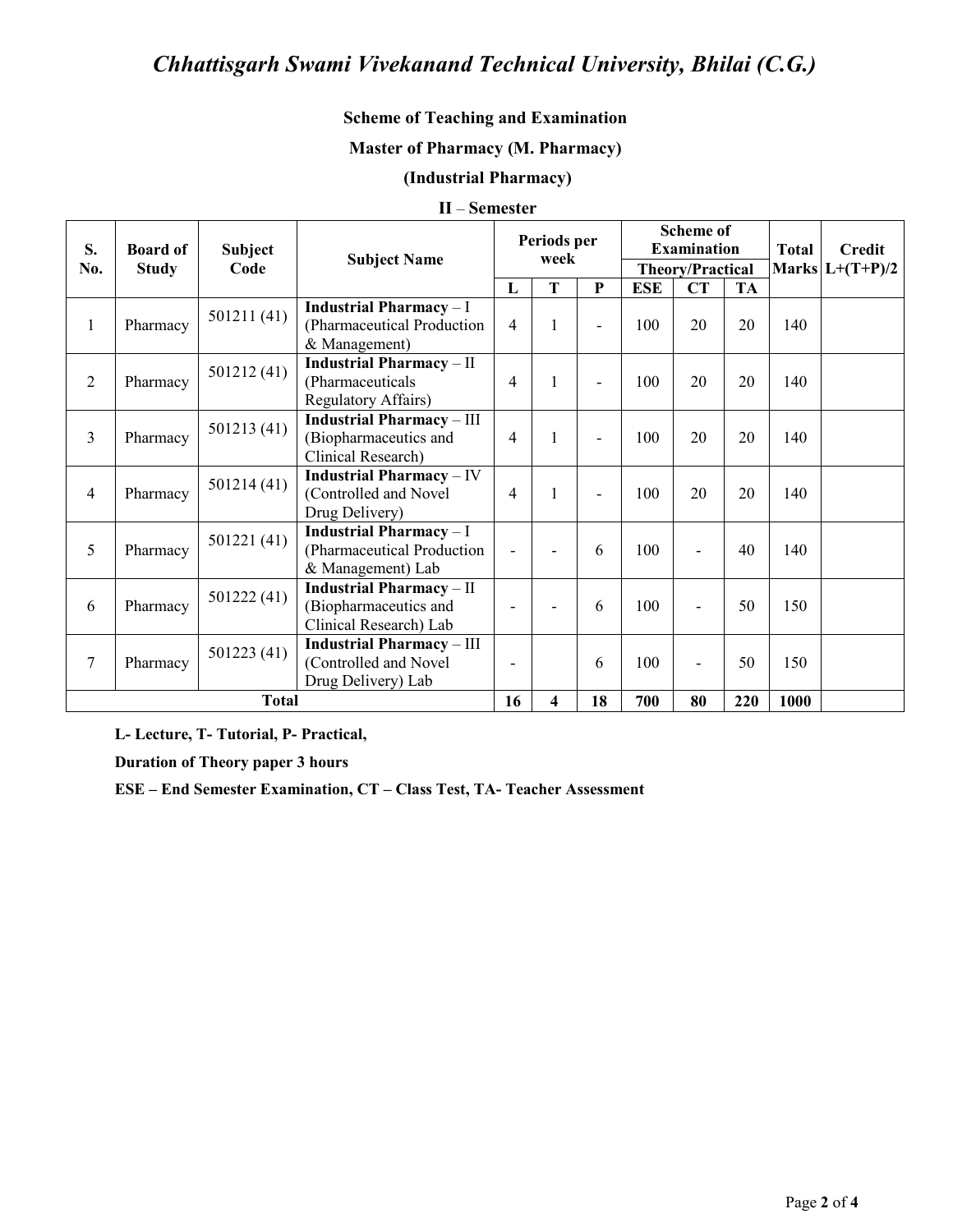# Chhattisgarh Swami Vivekanand Technical University, Bhilai (C.G.)

## **Scheme of Teaching and Examination**

### **Master of Pharmacy (M. Pharmacy)**

# (Industrial Pharmacy)

#### III - Semester

| S. No.       | <b>Board of</b><br><b>Study</b> | <b>Subject Code</b> | <b>Subject</b>                                                    | <b>Periods Per</b><br>Week |  |    | <b>Scheme of</b><br><b>Examination</b><br><b>Theory/Practical</b> |           |     | <b>Total</b><br><b>Marks</b> | <b>Credit</b><br>$L+(T+P)/2$ |
|--------------|---------------------------------|---------------------|-------------------------------------------------------------------|----------------------------|--|----|-------------------------------------------------------------------|-----------|-----|------------------------------|------------------------------|
|              |                                 |                     |                                                                   | L                          |  | P  | <b>ESC</b>                                                        | <b>CT</b> | TA  |                              |                              |
| 1.           | Pharmacy                        | 501321(41)          | Minor Dissertation<br>(synopsis)<br>submission)<br>Seminar & Viva |                            |  | 36 | 300                                                               |           | 100 | 400                          |                              |
| <b>Total</b> |                                 |                     |                                                                   |                            |  | 36 | 300                                                               |           | 100 | 400                          |                              |

L - Lecture, T - Tutorial, P - Practical,

**ESE - End Semester Examination,** 

CT - Class Test, TA - Teacher Assessment